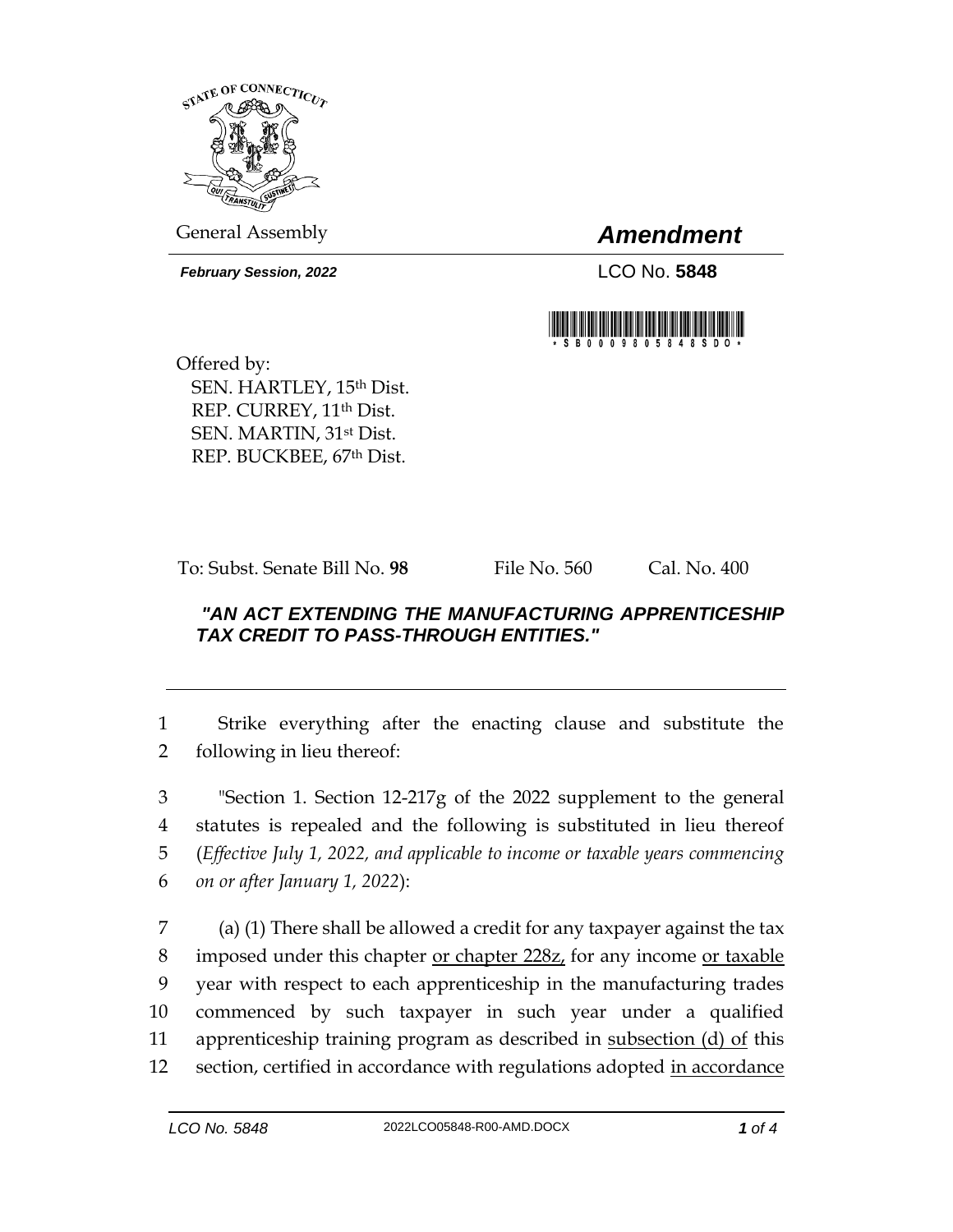with the provisions of chapter 54 by the Labor Commissioner and registered with the Labor Department under section 31-22r, in an amount equal to six dollars per hour multiplied by the total number of hours worked during the income or taxable year by apprentices in the first half of a two-year term of apprenticeship and the first three- quarters of a four-year term of apprenticeship, provided the amount of 19 credit allowed for any income or taxable year with respect to each such apprenticeship may not exceed seven thousand five hundred dollars or fifty per cent of actual wages paid in such **[**income**]** year to an apprentice in the first half of a two-year term of apprenticeship or in the first three- quarters of a four-year term of apprenticeship, whichever is less. **[**(2) Effective for**]** For income or taxable years commencing on **[**and**]** or after January 1, 2015, for purposes of this subsection, "taxpayer" includes an affected business entity, as defined in section 12-284b. **[**Any**]**

 (2) (A) For taxable years commencing on or after January 1, 2015, but 28 prior to January 1 2022, any affected business entity allowed a credit under this subsection may sell, assign or otherwise transfer such credit, in whole or in part, to one or more taxpayers to offset any state tax due or otherwise payable by such taxpayers under this chapter, or, with respect to **[**income**]** taxable years commencing on or after January 1, 33 2016, but prior to January 1, 2022, chapter 212 or 227, provided such credit may be sold, assigned or otherwise transferred, in whole or in part, not more than three times.

 (B) For taxable years commencing on or after January 1, 2022, with 37 respect to an affected business entity claiming a credit under this subsection against the tax due under chapter 228z, the credit available to the members of such entity pursuant to subdivision (1) of subsection (g) of section 12-699 shall be based upon the amount of tax due under chapter 228z from such entity prior to the application of the credit granted under this subsection and any other payments made against such tax due.

 (b) There shall be allowed a credit for any taxpayer against the tax imposed under this chapter for any income year with respect to each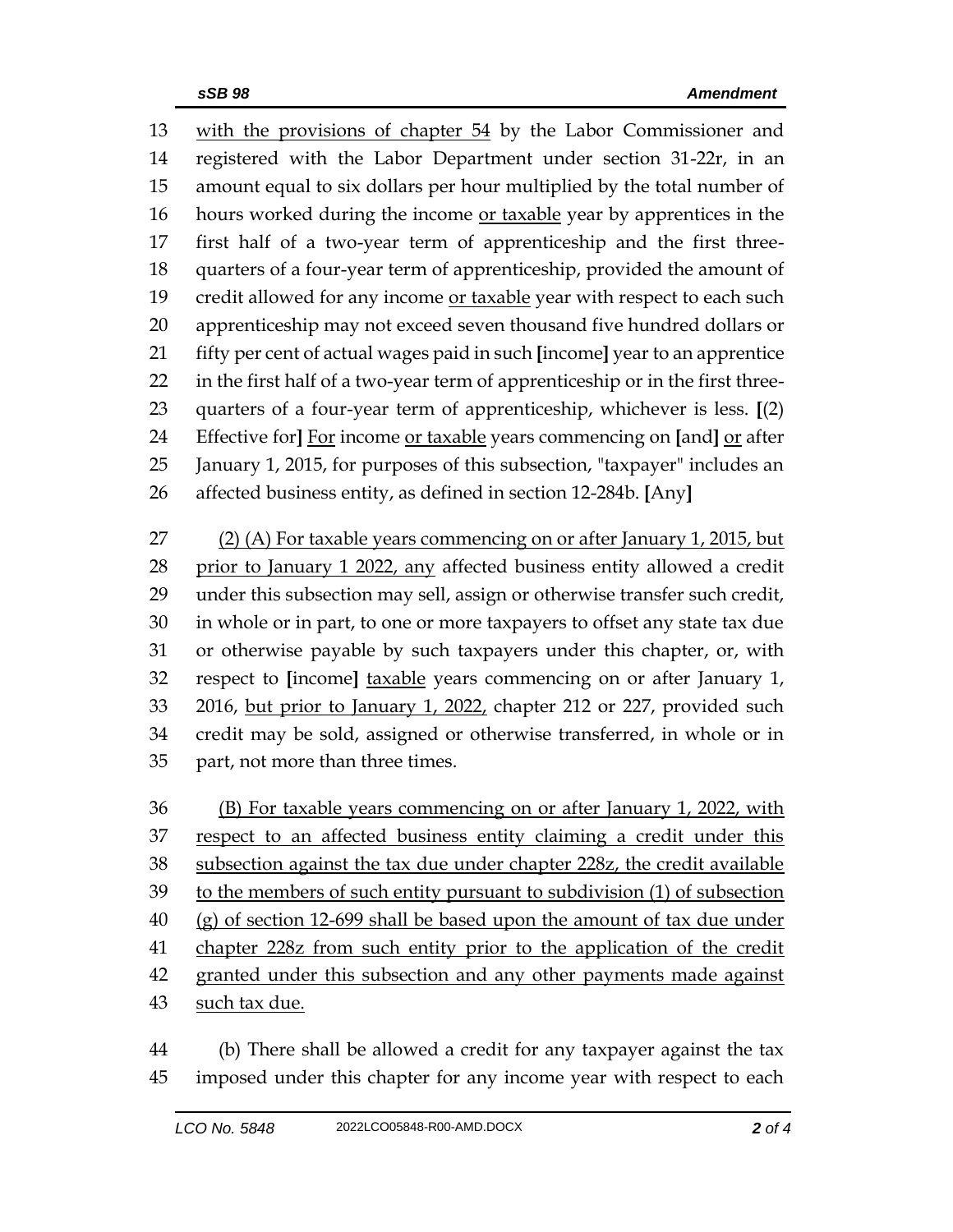apprenticeship in plastics and plastics-related trades commenced by such taxpayer in such year under a qualified apprenticeship training 48 program as described in subsection (d) of this section, certified in accordance with regulations adopted in accordance with the provisions 50 of chapter 54 by the Labor Commissioner and registered with the Labor Department under section 31-22r, which apprenticeship exceeds the average number of such apprenticeships begun by such taxpayer during the five income years immediately preceding the income year with respect to which such credit is allowed, in an amount equal to four dollars per hour multiplied by the total number of hours worked during the income year by apprentices in the first half of a two-year term of apprenticeship and the first three-quarters of a four-year term of apprenticeship, provided the amount of credit allowed for any income year with respect to each such apprenticeship may not exceed four thousand eight hundred dollars or fifty per cent of actual wages paid in such income year to an apprentice in the first half of a two-year term of apprenticeship or in the first three-quarters of a four-year term of apprenticeship, whichever is less.

 (c) There shall be allowed a credit for any taxpayer against the tax imposed under this chapter for any income year with respect to wages paid to apprentices in the construction trades by such taxpayer in such year that the apprentice and taxpayer participate in a qualified 68 apprenticeship training program, as described in subsection (d) of this section, which (1) is at least four years in duration, (2) is certified in 70 accordance with regulations adopted in accordance with the provisions 71 of chapter by the Labor Commissioner, and (3) is registered with the Labor Department under section 31-22r. The tax credit shall be (A) in an amount equal to two dollars per hour multiplied by the total number of hours completed by each apprentice toward completion of such program, and (B) awarded upon completion and notification of completion of such program in the income year in which such completion and notification occur, provided the amount of credit allowed for such income year with respect to each such apprentice may not exceed four thousand dollars or fifty per cent of actual wages paid